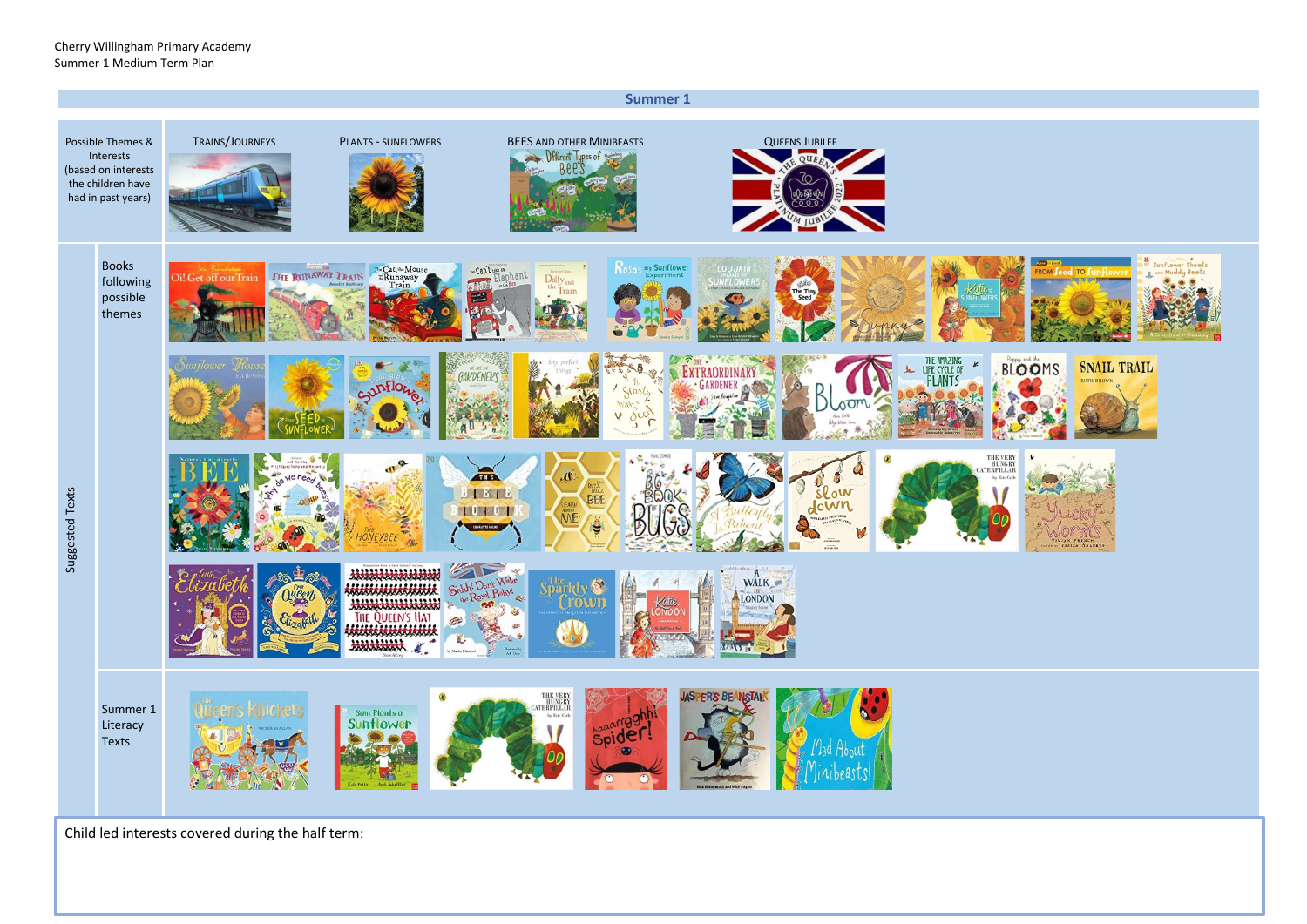## **Prime Areas**

| Area of<br>learning                                            | Objectives/skills                                                                                                                                                                                                                                                                                                                                                                                                                                                                                                                                                                                                                                                                                                                                                                                                                                                                                                                                                                                                                                                                                                                                                                                        | Revisit/ongoing<br>throughout the year                                                                                                                                                                                                                                                                                                                                                     |  |
|----------------------------------------------------------------|----------------------------------------------------------------------------------------------------------------------------------------------------------------------------------------------------------------------------------------------------------------------------------------------------------------------------------------------------------------------------------------------------------------------------------------------------------------------------------------------------------------------------------------------------------------------------------------------------------------------------------------------------------------------------------------------------------------------------------------------------------------------------------------------------------------------------------------------------------------------------------------------------------------------------------------------------------------------------------------------------------------------------------------------------------------------------------------------------------------------------------------------------------------------------------------------------------|--------------------------------------------------------------------------------------------------------------------------------------------------------------------------------------------------------------------------------------------------------------------------------------------------------------------------------------------------------------------------------------------|--|
| <b>Communication</b><br>and Language                           | <b>Listening:</b><br>Listen to and understand instructions about what they are doing, whilst busy with another task<br><b>Attention:</b><br>Listen and continue with an activity for a short time.<br><b>Respond:</b><br>Keep play going in response to the ideas of others and engage in conversation relevant to play theme.<br>Ask and answer 'what', 'where', 'when', and 'what could we do next' questions.<br>Listen to and talk about selected non-fiction to develop a deep familiarity with new knowledge and vocabulary.<br><b>Understanding:</b><br>Carry out a series of 3 directions. Show familiarity with selected non-fiction by using new knowledge and vocab in<br>conversation and play. Understand 'how', 'why' and 'where' questions.<br><b>Speaking:</b><br>Recount an event in the correct order and some detail.<br>Give details that they know are important and will influence the listener E.g., "Ahmed fell over that stone, Javid didn't<br>push him".<br>Express ideas about feelings and experiences.<br>Articulate their ideas in well-formed sentences.<br>Show that they can use language to reason and persuade E.g. "Can I go outside because it's stopped raining?" | Learn new vocabulary<br>Use new vocabulary in different contexts.<br>Use new vocabulary through the day in discussions<br>and conversations.<br>Learn new rhymes, poems, and songs.<br>Listen to and talk about stories to build familiarity<br>and understanding.<br>Listen to and talk about selected non-fiction to<br>develop a deep familiarity with new knowledge<br>and vocabulary. |  |
| <b>Personal, Social</b><br>and Emotional<br><b>Development</b> | <b>Express feelings:</b><br>Initiate an apology where appropriate. Beginning to know that children think and respond in different ways to them.<br><b>Manage behaviour:</b><br>Can follow instructions, requests, and ideas in a range of situations.<br><b>Self-awareness:</b><br>Can talk about their own abilities positively.<br>Independence:<br>Confident to try new activities and say why they like some activities more than others.<br>Show resilience and perseverance, a belief that with more effort or with a different approach success will occur.<br>Understands rules linked to road safety.<br>Can follow directions with 3 parts.<br><b>Collaboration:</b><br>Know it is important for all of us to keep safe when using and transporting tools, equipment, and resources.<br><b>Social skills:</b><br>Can be considerate to the needs of others, beginning to respect a different point of view and work together in<br>collaboration.<br>RE - Key question F4: Which places are special and why?                                                                                                                                                                                   | Continue to develop skills of using gestures, non-<br>verbal communication, facial expressions, body<br>language, appropriate language, and vocabulary;<br>to listen to others, speak to peers and adults and<br>engage in discussions in a positive way.                                                                                                                                  |  |
| <b>Physical</b><br><b>Development</b>                          | Develop the foundations of a handwriting style which is fast, accurate and efficient.<br>Continue to develop their small motor skills so that they can use a range of tools competently, safely, and confidently.<br>Suggested tools: pencils for drawing and writing, paintbrushes, scissors, knives, forks, and spoon.<br>Fine motor skills are the small movements used for control and precision during activities.<br>It is important to recognise that the development of fine motor skills happens through daily access to resources, activities                                                                                                                                                                                                                                                                                                                                                                                                                                                                                                                                                                                                                                                  | Continue to develop overall body-strength,<br>balance, co-ordination, and agility through use of<br>outdoor play equipment continuously available.                                                                                                                                                                                                                                         |  |

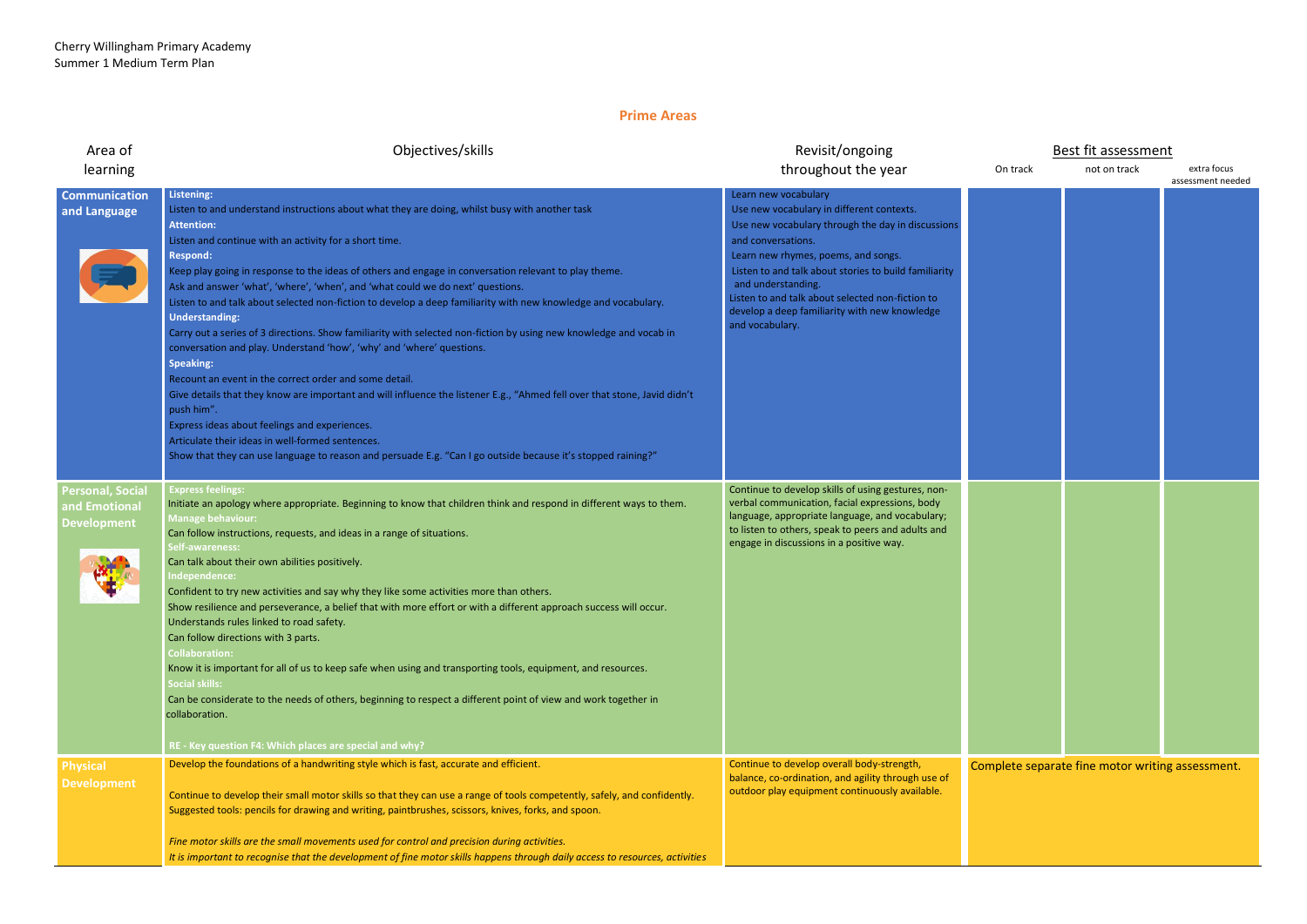|                 | and opportunities provided through continuous provision e.g., threading, play dough, building and creating, colouring,                                                                                                                                                                                                                                                                                                                                                                                                                                     |                                                                                                                                                                              |
|-----------------|------------------------------------------------------------------------------------------------------------------------------------------------------------------------------------------------------------------------------------------------------------------------------------------------------------------------------------------------------------------------------------------------------------------------------------------------------------------------------------------------------------------------------------------------------------|------------------------------------------------------------------------------------------------------------------------------------------------------------------------------|
|                 | puzzles etc. All areas of learning are interconnected and not all learning has a predetermined outcome.                                                                                                                                                                                                                                                                                                                                                                                                                                                    |                                                                                                                                                                              |
|                 | Develop the overall body strength, co-ordination, balance, and agility needed to engage successfully with future physical                                                                                                                                                                                                                                                                                                                                                                                                                                  |                                                                                                                                                                              |
|                 | education sessions and other physical disciplines including dance, gymnastics, sport, and swimming.<br>Combine different movements with ease and fluency.                                                                                                                                                                                                                                                                                                                                                                                                  |                                                                                                                                                                              |
|                 | <b>Specific Areas</b>                                                                                                                                                                                                                                                                                                                                                                                                                                                                                                                                      |                                                                                                                                                                              |
|                 | <b>COMPREHENSION</b>                                                                                                                                                                                                                                                                                                                                                                                                                                                                                                                                       |                                                                                                                                                                              |
| <b>Literacy</b> | Correctly sequence a story or event using pictures and/or captions.<br>Make simple, plausible suggestions about what will happen next in a book they are reading.<br>Know the difference between different types of texts (fiction, nonfiction, poetry)<br>Make inferences to answer a question beginning 'Why do you think?' in a picture book that has been read to them,<br>where answer is clearly signposted.<br>Play influenced by experience of books - gestures and actions used to act out a story, event or rhyme from text or<br>illustrations. |                                                                                                                                                                              |
|                 | <b>WORD READING</b><br>Read some letter groups that each represent one sound and say sounds for them.<br>Read simple phrases and sentences made up of words with known letter-sound correspondences and, where necessary, a<br>few exception words.                                                                                                                                                                                                                                                                                                        | Re-read books to build up their confidence in word<br>reading, their fluency and their understanding and<br>enjoyment. Read books consistent with their<br>phonic knowledge. |
|                 | <b>WRITING</b>                                                                                                                                                                                                                                                                                                                                                                                                                                                                                                                                             |                                                                                                                                                                              |
|                 | <b>Emergent writing:</b><br>Continue to build on knowledge of letter sounds to build words in writing. Use writing in play. Use familiar words in their<br>writing.                                                                                                                                                                                                                                                                                                                                                                                        |                                                                                                                                                                              |
|                 | <b>Composition:</b><br>Begin to write a simple sentence/caption may include a full stop.                                                                                                                                                                                                                                                                                                                                                                                                                                                                   |                                                                                                                                                                              |
|                 | <b>Spelling:</b><br>Spell words by drawing on knowledge of known grapheme correspondences.<br>Make phonetically plausible attempts when writing more complex unknown words.                                                                                                                                                                                                                                                                                                                                                                                |                                                                                                                                                                              |
|                 | <b>Handwriting:</b><br>Form most lower-case letters correctly, starting and finishing in the right place, going the right way round and correctly                                                                                                                                                                                                                                                                                                                                                                                                          |                                                                                                                                                                              |

|                | -----------<br>Include spaces between words.                                                                                                                                                                                                                                                                                                                                                                                                            |                                                                                                                                      |
|----------------|---------------------------------------------------------------------------------------------------------------------------------------------------------------------------------------------------------------------------------------------------------------------------------------------------------------------------------------------------------------------------------------------------------------------------------------------------------|--------------------------------------------------------------------------------------------------------------------------------------|
| <b>Phonics</b> | Consolidate set 1 and set 2<br>Know trigraphs igh, air<br>Know vowel digraphs ay, ee, ow, oo, oo, ar, or, ow, oy<br>Read red words<br>I, the, to, go, so, no, of, all, are, her, was, thry, want, some, come, where, there, and, when<br>Continue to apply knowledge of blending and segmenting to reading and spelling simple two-syllable words and captions.<br>Write more graphemes from memory and write a simple sentence using phonic knowledge. | Continue to develop general sound discrimination,<br>rhythm and rhyme, alliteration, voice sounds, oral<br>blending, and segmenting. |
|                |                                                                                                                                                                                                                                                                                                                                                                                                                                                         |                                                                                                                                      |

| <b>Pre-Phonemic Stage</b><br><b>Assessment</b> |                                            |                                         |                                      |                                   |                       |                                                                 |                                                       |
|------------------------------------------------|--------------------------------------------|-----------------------------------------|--------------------------------------|-----------------------------------|-----------------------|-----------------------------------------------------------------|-------------------------------------------------------|
|                                                | Pictures                                   | Random<br>Scribbling                    | Scribble<br>writing                  | Symbols that<br>represent letters | <b>Random letters</b> | Letter Strings                                                  | Letter groups                                         |
|                                                |                                            |                                         | $\overline{\mathcal{N}}$<br>$4 - 1$  |                                   |                       | $A + P I I E$                                                   | AEB 2T<br><b>WD</b><br>FH.)                           |
|                                                | Picture tells a story to<br>convey message | Starting point at any<br>point of paper | Progression is<br>from left to right | Mock letters or symbols           |                       | Letter strings<br>move from L to R<br>and move down<br>the page | Separated by spaces<br>to resemble<br>different words |
|                                                | Indicate initials below                    |                                         |                                      |                                   |                       |                                                                 |                                                       |
| Aut 1                                          |                                            |                                         |                                      |                                   |                       |                                                                 |                                                       |
| Aut 2                                          |                                            |                                         |                                      |                                   |                       |                                                                 |                                                       |
| Spr1                                           |                                            |                                         |                                      |                                   |                       |                                                                 |                                                       |
| Sor2                                           |                                            |                                         |                                      |                                   |                       |                                                                 |                                                       |
| <b>Sum</b><br>$\mathbf{1}$                     |                                            |                                         |                                      |                                   |                       |                                                                 |                                                       |
| Sum<br>$\overline{\mathbf{z}}$                 |                                            |                                         |                                      |                                   |                       |                                                                 |                                                       |
|                                                |                                            |                                         |                                      |                                   |                       |                                                                 |                                                       |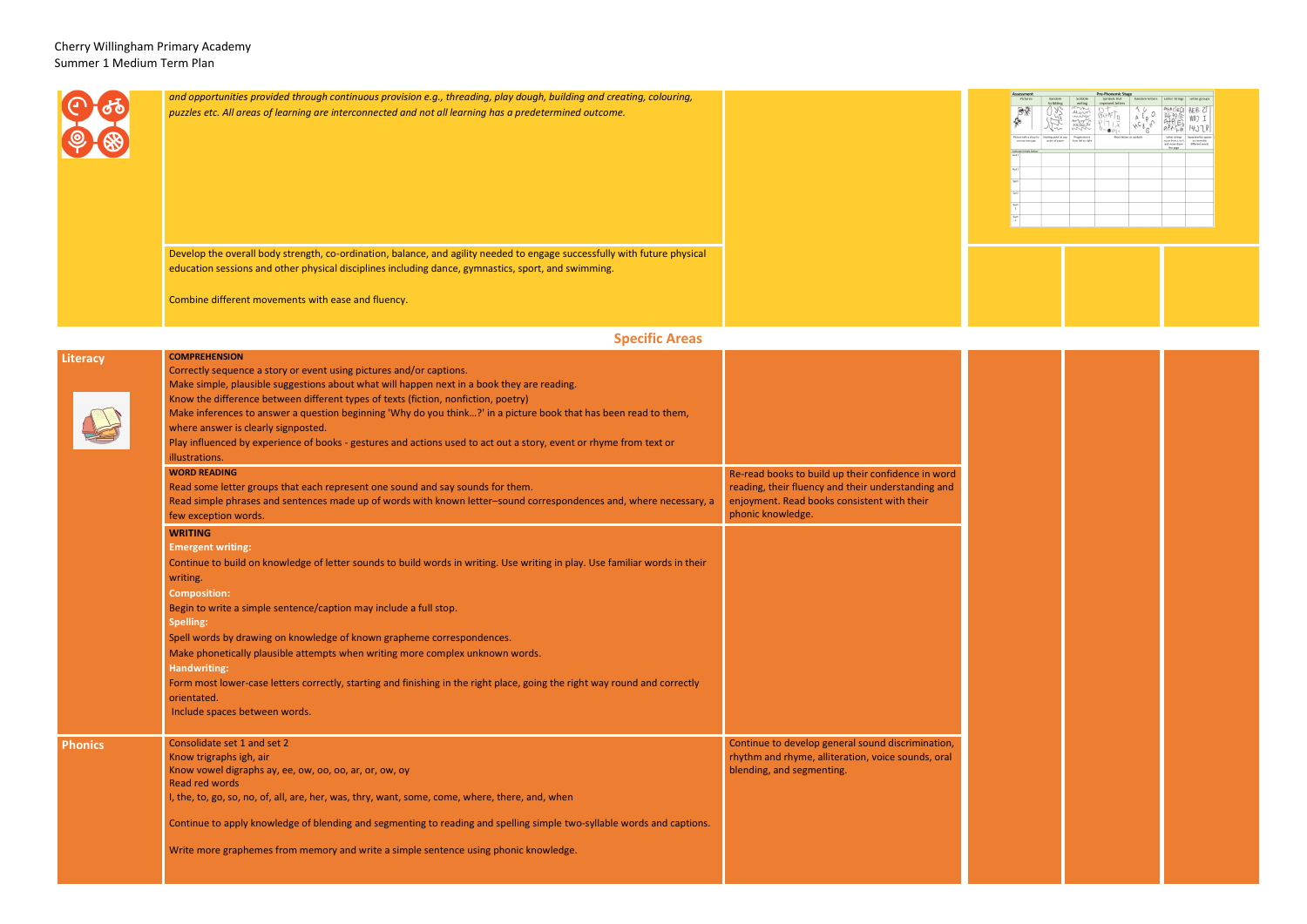| <b>Poetry Basket</b><br>Area of  | I have a little frog<br><b>Five Little Owls</b><br><b>Five little peas</b><br><b>Pitter Patter</b><br><b>Monkey Babies</b><br>If I were so very small                                                                                                                                                                                                                                                                                                                                                                                                                                                                                                                                                                      | Objectives/skills                                                                                                                                                                                                                                                                                                                                                                                                         | Revisit/ongoing                                                                                                                                                                                                                                     |
|----------------------------------|----------------------------------------------------------------------------------------------------------------------------------------------------------------------------------------------------------------------------------------------------------------------------------------------------------------------------------------------------------------------------------------------------------------------------------------------------------------------------------------------------------------------------------------------------------------------------------------------------------------------------------------------------------------------------------------------------------------------------|---------------------------------------------------------------------------------------------------------------------------------------------------------------------------------------------------------------------------------------------------------------------------------------------------------------------------------------------------------------------------------------------------------------------------|-----------------------------------------------------------------------------------------------------------------------------------------------------------------------------------------------------------------------------------------------------|
| learning                         |                                                                                                                                                                                                                                                                                                                                                                                                                                                                                                                                                                                                                                                                                                                            |                                                                                                                                                                                                                                                                                                                                                                                                                           | throughout the year                                                                                                                                                                                                                                 |
| <b>Mathematics</b>               | <b>Sunflower Challenge</b>                                                                                                                                                                                                                                                                                                                                                                                                                                                                                                                                                                                                                                                                                                 | Subitising:<br>Continue to provide regular opportunities to<br>instantly recognise small quantities e.g. dice,<br>dominoes, bingo.                                                                                                                                                                                                                                                                                        |                                                                                                                                                                                                                                                     |
|                                  | <b>Counting on and counting back</b>                                                                                                                                                                                                                                                                                                                                                                                                                                                                                                                                                                                                                                                                                       | This unit focuses on counting forwards and backwards from<br>a given number in order to add and subtract. Counting on<br>and counting back are far more efficient than some of the<br>other methods of addition and subtraction, therefore<br>children need to become familiar and confident with this<br>strategy.                                                                                                       | Counting:<br>Continue to apply counting principles when<br>counting forwards and backwards within 10.<br>Continue to support counting principles to find<br>how many in a set or count out a required number<br>of objects from a larger group.     |
|                                  | <b>Numbers to 20</b>                                                                                                                                                                                                                                                                                                                                                                                                                                                                                                                                                                                                                                                                                                       | This unit focuses on exploring numbers from 10 to 20.<br>Children will count to 20 and back to 0, identify one more<br>and one less, and compare and represent numbers. This is<br>their first encounter with two-digit numbers, so it is<br>important they understand that teens numbers are formed<br>with a ten and some ones. The understanding of tens and<br>ones is key to understanding the structure of numbers. | Composition:<br>Continue to develop understanding that all<br>quantities are composed of smaller quantities.<br><b>Sorting and Matching:</b><br>Continue to notice similarities and differences in<br>matching and sorting objects in new contexts. |
|                                  | <b>Numerical Patterns</b>                                                                                                                                                                                                                                                                                                                                                                                                                                                                                                                                                                                                                                                                                                  | This unit introduces the mathematical patterns of doubling,<br>halving and odd and even numbers. At this stage, children<br>will explore the patterns and practise using the new<br>vocabulary. Children will continue to build on this early<br>understanding as they move through KS1 and KS2.                                                                                                                          | <b>Comparing and Ordering:</b><br>Provide regular opportunities to compare and<br>order quantities and measures.<br>Continue to make comparisons by lining items up<br>with 1:1 correspondence to compare directly.                                 |
| <b>Jnderstanding</b><br>he World | It is important to recognise learning does not always fit into boxes. Our play-based and child-centred approaches<br>encourage learning to follow where the child's interest and curiosity leads. Through a balance of guided, planned teaching<br>and pursuing children's own learning within an enabling environment the children will begin to make sense of the physical<br>world and their community.<br>This document shows the knowledge, skills and understanding what we plan to teach and the planned for experiences we<br>will provide. This is in addition to following children's interests and their curiosity about their world.<br>Recount an event, orally, pictorial and/or with captions.<br>Chronolog | Comment on what they notice<br>Communicatio<br>about the environment where they live and<br>understand the effect of the changing seasons on<br>the natural world around them. Describe what<br>they see, hear, and feel outside.                                                                                                                                                                                         |                                                                                                                                                                                                                                                     |
|                                  | Talk about key roles people have in society both in the present and past. Name and describe people who are<br>familiar to them within their community e.g., police, fire service, doctors, dentist.<br>Understand that some places are special to members of their community.<br>esp<br>Draw information from a simple map and identify landmarks of our local area walk.<br>lappi                                                                                                                                                                                                                                                                                                                                         |                                                                                                                                                                                                                                                                                                                                                                                                                           |                                                                                                                                                                                                                                                     |



## On track not on track extra focus assessment needed

## Best fit assessment